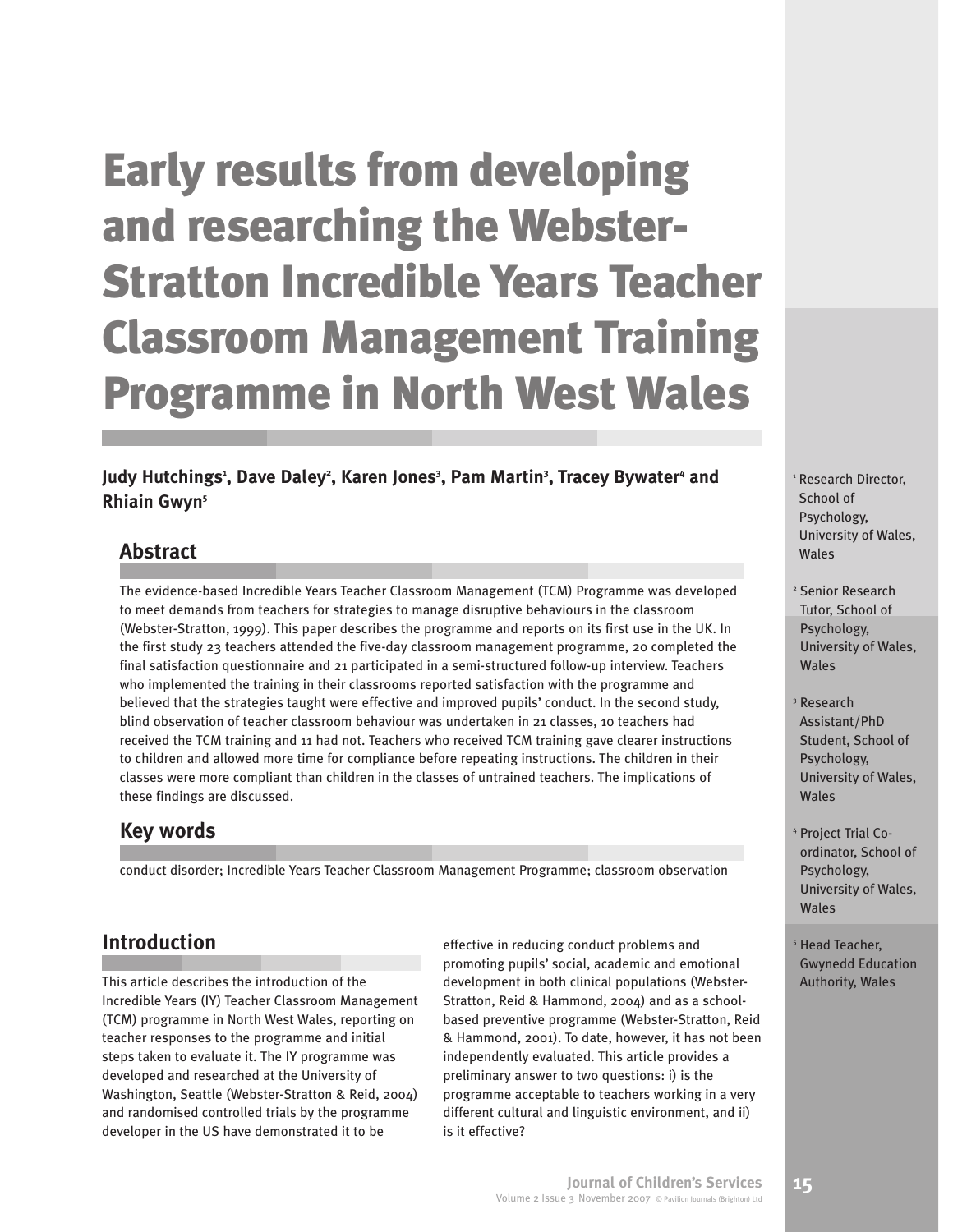# **The problem**

Growing numbers of children start school with disruptive behaviour problems and deficits in the linguistic and social skills necessary to engage with an academic curriculum in the US and UK (Webster-Stratton, 1999; Scott *et al*, 2001). Between seven and 20 per cent of these children meet diagnostic criteria for conduct disorder (Webster-Stratton & Hammond, 1998). These children exhibit both social and academic difficulties (Ferguson & Lynskey, 1996), have problems in forming social relationships and are often rejected by their peers (Coie, 1990). Without help, the prognosis for these children is poor. Early-onset child conduct disorder is a powerful predictor of poor long-term outcomes, including mental health problems, delinquency, academic underachievement, unemployment and drug abuse (Kazdin, 1985). These children present challenges to teachers who often feel ill-equipped by their training to deal with them, especially where this relates to classroom management (Latham, 1997; Rigden, 1996). These difficulties with classroom management are also recognised by head teachers (Torff & Sessions, 2005). Although the above studies were mainly conducted in the US similar problems exist in the UK and the link between conduct problems and disruptive behaviour and difficulties in school, such as school attendance, school failure and inadequate peer relationships have been acknowledged in the UK in publications such as Every Child Matters (DfES, 2003), Cochrane reviews (Woolfenden, Williams & Peat, 2001) and NHS literature. However, this area in the UK has so far been under-researched, with only a few studies evaluating school-based interventions (see Hutchings *et al*, 2004; Hutchings *et al*, 2007).

# **The role of teachers**

Early years teachers are in a key position to help children to develop the necessary prerequisite skills that enable them to benefit from their time in school. Furthermore, if children learn the social and relationship skills needed to fit in at school, the likelihood of them becoming persistent offenders in adolescence is greatly reduced, even if they continue to have poor relationships within their own families (Webster-Stratton, 1999). Teacher–child relationships have an important influence on the behaviour and achievement of children (eg. Birch & Ladd, 1998; Hughes, Cavell & Willson, 2001). Negative teacher–pupil relationships, which arise because teachers are dealing with increasing numbers of challenging children, are at the heart of many problems in the classroom. These negative teacher–pupil relationships consist of teacher

behaviours such as high incidences of critical comments and/or punishment, and low incidences of praise and pupil behaviours such as disruptive classroom behaviour and non-compliance to appropriate teacher requests. More and more teacher time is spent dealing with aggression, misbehaviour, or non-compliance to teacher requests (Webster-Stratton, Reid & Hammond, 2001; 2004). Hamre and Pianta (2001) have demonstrated how the perceptions of preschool teachers and their relationships with their pupils predicted a range of school outcomes eight years later. Negative teacher–pupil relationships in pre-school were related to academic and behavioural problems in 8th grade (age 13–14).

# **Classroom management training**

It is important to ensure that early schooling provides children with opportunities to learn the essential social, self-management and problem-solving skills that will enable them to benefit from their education. Effective classroom management benefits both individuals and the classroom as a whole (Allen & Blackstone, 2003). One aspect of this is ensuring that teachers give sufficient attention to appropriate behaviour in the classroom. In a worldwide longitudinal study into teachers' classroom management skills, Latham (1997) found that over 90% of appropriate behaviours in the classroom went unrecognised by teachers. Teachers in the study were two to five times more likely to attend to misbehaviour than appropriate behaviour, thus often reinforcing inappropriate behaviour. This effect is particularly likely to occur for children with difficulties (Martens, Hiralall & Bradley, 1997), with anti-social children being much less likely to receive teacher encouragement for appropriate behaviour and more likely to be punished for misbehaviour than wellbehaved children. When disruptive pupils are brought together in special classes disapproval statements can out-number approval statements by 15 to 1 (Latham, 1992). After classroom management training, however, the situation is reversed. Shores, Gunter and Jack (1993), for example, report four disapproval statements for every 167 positive approval statements after classroom management training. Unfortunately, although evidencebased classroom management programmes exist, surprisingly few education authorities adopt empirically supported interventions, such as the Incredible Years TCM programme (Kazdin *et al*, 1990).

# **The Incredible Years (IY) series**

The IY series is a set of three inter-linked programmes for parents, teachers and children designed by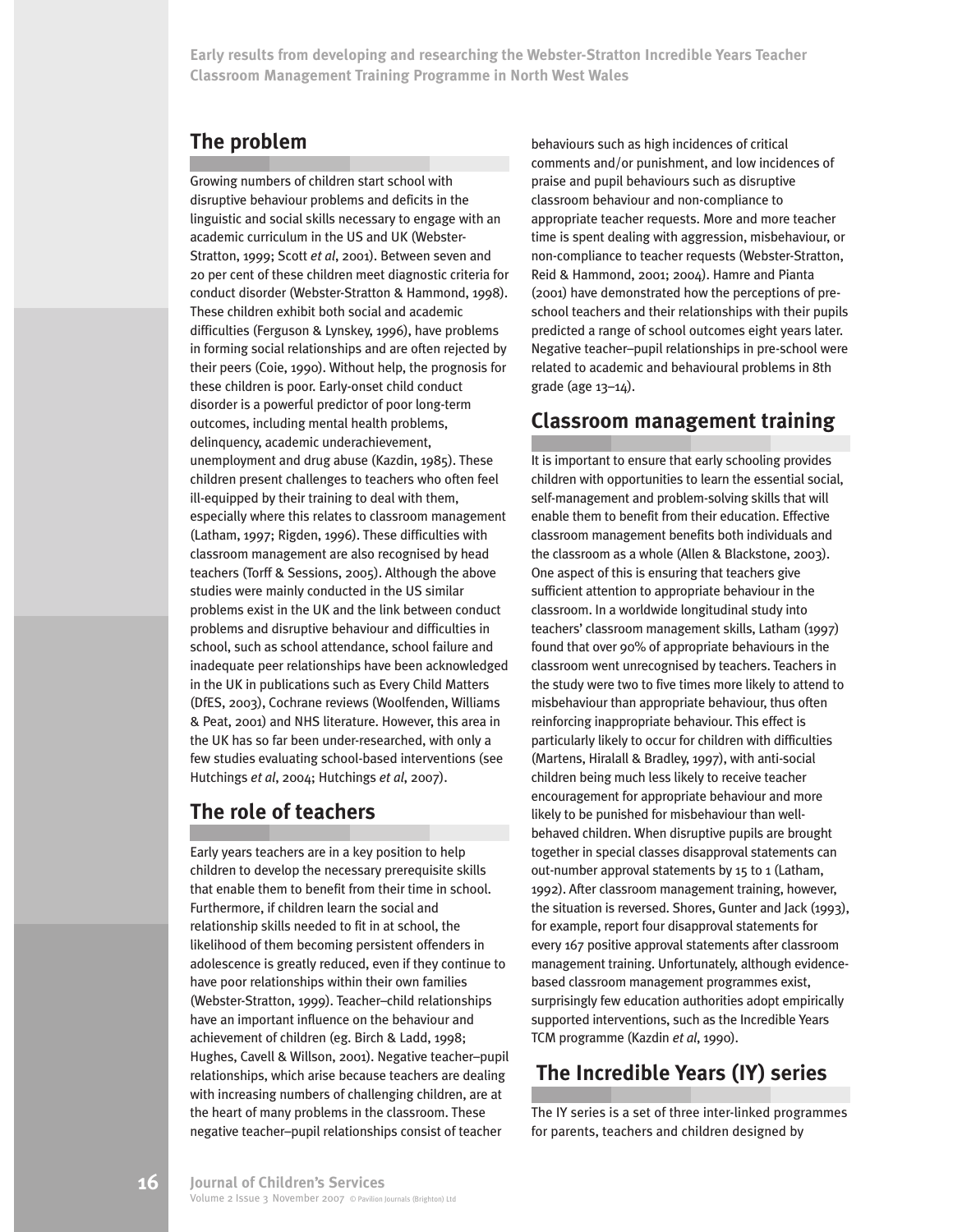Webster-Stratton to promote children's social, emotional and academic competence (Webster-Stratton *et al*, 2001). The parent programme was developed and researched initially as a treatment intervention for children aged between three and eight years (Webster-Stratton & Hancock, 1998) and the child and teacher programmes developed subsequently for this same population (Webster-Stratton & Reid, 1999; Webster-Stratton, Reid & Hammond, 2001; 2004; Webster-Stratton & Reid, 2002; 2004). More recently, all three programmes have been implemented and evaluated as preventive intervention programmes in community settings (Webster-Stratton & Hammond, 1997; Webster-Stratton, 1998; Webster-Stratton, Reid & Hammond, 2001). The parent programme has been extensively evaluated over the last 20 years both by the developer and in dissemination trials in Wales, England, Canada and Norway. It has been shown to have a strong evidence base for efficacy in reducing conduct problems and aggression, and in increasing social competence (Taylor *et al*, 1998; Scott *et al*, 2001; Gardner, Burton & Klimes, 2006; Hutchings *et al*, 2007). Webster-Stratton's own research demonstrates that the addition of the child and teacher programmes improves child behaviour in school and increases positive teacher classroom management (WebsterStratton, Reid & Hammond, 2004). However, these findings have not been independently replicated.

# **The IY Teacher Classroom Management (TCM) Programme**

The IY Teacher Programme strengthens teacher–pupil relationships and develops children's social and problem-solving skills by increasing teacher competencies and improving home–school links (Webster-Stratton, 1999; Webster-Stratton, Reid & Hammond, 2001; Webster-Stratton *et al*, 2001). It has three core themes.

- 1. To promote ways that teachers can collaborate with parents in addressing their pupils' educational and emotional needs.
- 2. To present a variety of classroom management strategies to strengthen children's social and academic confidence.
- 3. To help teachers to set up individualised programmes to address the specific needs of high-risk children.

These skills are viewed as a 'toolkit' of strategies, which are represented diagrammatically by the teacher pyramid shown in *Figure 1*.



#### **Figure 1 The teacher pyramid (from Webster-Stratton, 1999: xi)**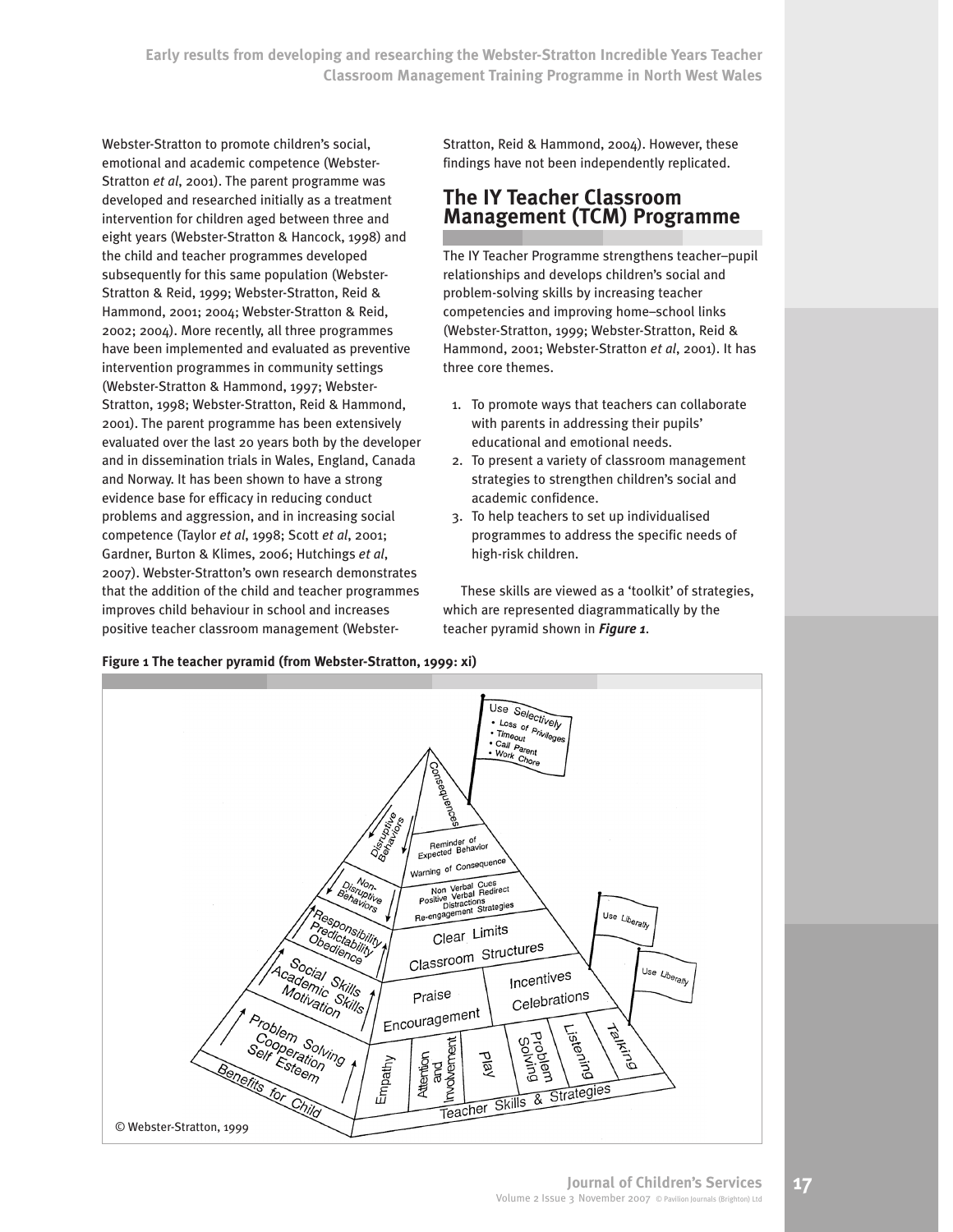Teachers are first encouraged to build positive relationships with hard-to-engage children and parents and to prevent problems using proactive strategies that achieve increased compliance, such as classroom rules, timetables, specific instructions and clear transition signals for moving from one activity to another. Next, they practice strategies to increase desirable behaviours – through praise, encouragement and incentives – and to ignore inappropriate behaviours that are not disruptive to other children. Strategies to help parents to support their children's education are explored. The latter part of the programme focuses on managing noncompliance, including time-out and other consequences, and promoting children's emotional literacy and problem-solving skills.

The programme is collaborative and the methods, which are the same as those used in the parent and child programmes, include: (1) discussion about assignments and shared problem-solving of situations from teachers' own classrooms; (2) watching videotaped examples of classroom situations to promote discussion and help teachers identify effective management principles; and (3) role-play and practice of key strategies. Teachers are then set classroom assignments, such as building a connection with a challenging child, praising a difficult pupil, building a relationship with a parent, developing a behaviour plan for a particular child, setting up classroom rules and practising ways to remind children of them and developing a discipline hierarchy.

### **Evidence for the effectiveness of the IY TCM programme**

Although the TCM programme has been evaluated rigorously by Webster-Stratton, unlike the parent programme, it has not been independently replicated. It was first evaluated in a randomised controlled trial<sup>1</sup> with 159 children diagnosed with conduct problems (Webster-Stratton, Reid & Hammond, 2004). The study compared child and parent training with and without teacher training. Post-intervention observations of teacher behaviour consistently favoured conditions in which teachers had received training. Trained teachers used more praise, were more nurturing and less inconsistent, and reported more confidence in teaching than control teachers. In classrooms with trained teachers, children were significantly less aggressive with peers and more cooperative with teachers.

Almost identical findings emerged in a randomised prevention trial with 272 disadvantaged children living in Head Start areas in which teachers and

parents receiving the training programmes were compared with those receiving regular Head Start services (Webster-Stratton, Reid & Hammond, 2001). In classrooms where teachers received training, children were observed to have higher school readiness scores (engagement and on-task behaviour), increased pro-social behaviours and significantly reduced peer aggression. Teacher reports of parent involvement in school, as well as children's social competence, were also significantly higher for trained than for untrained teachers.

# **Delivering the teacher programme in North West Wales**

The IY basic parent programme was introduced into North Wales by the first author in 1998 along with the IY Therapeutic Dinosaur School Programme (Hutchings *et al*, 2007b). Initially delivered as a clinicbased programme for children with conduct problems, the parent programme then spread to primary care and Sure Start services where it has been researched with parents of high-risk three- and four-year-olds across North and Mid Wales. Results show significant improvements in both parenting practices and child behaviour (Hutchings *et al*, 2007a; Hutchings, Bywater & Daley, 2007). As a result of these positive outcomes, the Welsh Assembly Government are now funding the training of parent group leaders across Wales as part of their Parenting Action Plan for Wales (DfTE, 2005a).

In 2001, Gwynedd County Council Education Department decided to pilot the introduction of the IY Classroom Dinosaur School and TCM programmes (Hutchings *et al*, 2004). This article reports on the response of the first two groups of teachers to receive the TCM training (Study one) and on a subsequent observational study of teacher and pupil behaviour undertaken in their classrooms (study two). The fiveday TCM programme was delivered by the first and fifth authors. The fifth author is an experienced head teacher who has since been seconded full time to support the development of the TCM and IY Classroom Dinosaur School curriculum to the 106 primary schools across the county of Gwynedd in North Wales.

# **Study one: teachers' responses to TCM training**

#### **The intervention**

The first two TCM courses in North Wales were run during 2002/3 and attended by 11 and 12 teachers respectively. Each course was run over one day per month for five months. The month-long intervals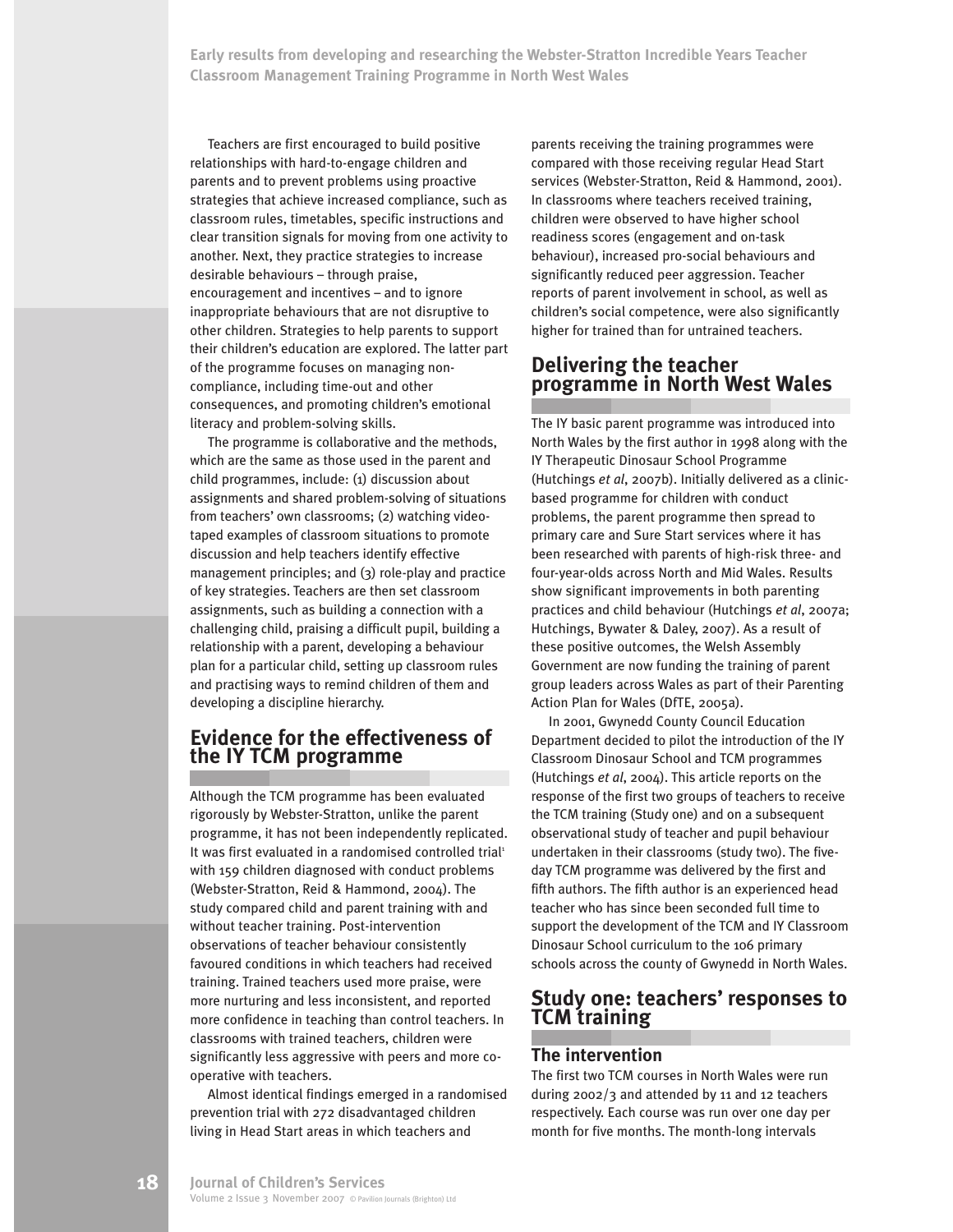allowed teachers time to complete the classroom assignments. Verbal and written feedback was provided on the classroom assignments. The courses were run according to the protocol and delivered bilingually in Welsh and English.

#### **Participants**

The 23 teachers were nominated by their employers (two Authorities in North West Wales). They came for a variety of reasons, including teacher interest and employer identified need. The mean sample age was 37 years with an age range of 24–56 years. Twenty-two teachers (96%) were female. Teaching experience ranged from two to 32 years, with a mean of 17 years. The sample consisted of  $15$  key stage one<sup>2</sup> teachers, two key stage two teachers, three teaching head teachers and three special needs teachers. Supply cover was provided and teachers made a big commitment to the course with mean overall attendance of 4.7 sessions (94% attendance). Fifteen participants (65%) attended all training sessions, six (23%) missed one session and two (9%) missed two sessions. By follow-up, two teachers had already attended the missed day by joining a subsequent course, and others who had missed a day were waiting to attend the day when the course was next run.

#### **Measures**

Two measures were collected: the Teacher Satisfaction Questionnaire (TSQ, a teacher report questionnaire – Webster-Stratton & Reid, 2002) and a subsequent semi-structured post-course interview. Twenty teachers (87%) were at the final session and completed the bilingual Welsh/English TSQ. Twentyone teachers (91%) were interviewed using a postcourse qualitative interview.

#### **Teacher Satisfaction Questionnaire**

The TSQ covers four areas: (i) usefulness of the programme, (ii) confidence in using the ideas, (iii) difficulty/ease of putting the programme into practice, and (iv) use of strategies for improving

home–school links. A final question asks teachers to describe the two most useful things they had taken from the programme.

Responses on the TSQ are recorded on a scale of 1–5. A total satisfaction score is obtained by adding responses to all sections.

#### **Results**

The mean total satisfaction score was 4.2 (the mean score of all 1–5 ratings on the four scales), indicating a high level of overall satisfaction among teachers who attended the training (*Table 1*). The questions on the ease of putting the programme into practice received the highest mean rating (4.8), indicating that teachers found the programme very easy to implement in the classroom. This was closely followed by teacher ratings of their overall confidence in using the principles taught (4.6 or 'very easy') and the usefulness of the programme (4.5). Strategies for improving home–school links and working with parents received the lowest rating (3.5 'neutral' to 'satisfied'). Some of the suggested strategies to improve home–school links – such as home visits, having lunchtime meetings with parents, daily talks with parents or attending a sporting or other out-of-school activity in which the child was involved – were not seen as feasible by some teachers.

#### **The post-course qualitative interview**

Interviews were undertaken with 21 teachers by the third author. Five areas were explored: (i), background information, (ii) the course itself, (iii) application in the classroom, (iv) practical implications, and (v) comments and recommendations. All teachers had implemented the training in their classroom and qualitative analysis was conducted on the transcripts of interviews using thematic content analysis. These were coded into seven categories by two independent coders. To measure inter-rater reliability, Kappa's coefficient <sup>3</sup> was calculated and agreement was found to be high ( $\kappa = 0.82$ ).

| <b>Scale title</b>                             | Mean teacher score<br>$(n = 20)$ , max possible score = 5 |  |  |
|------------------------------------------------|-----------------------------------------------------------|--|--|
| Usefulness of the programme                    | 4.5                                                       |  |  |
| Confidence in delivering the programme         | 4.6                                                       |  |  |
| Ease of putting the programme into practice    | 4.8                                                       |  |  |
| Use of strategies to improve home school links | 3.5                                                       |  |  |
| <b>Total satisfaction score</b>                | 4.2                                                       |  |  |

#### **Table 1 TSQ mean responses**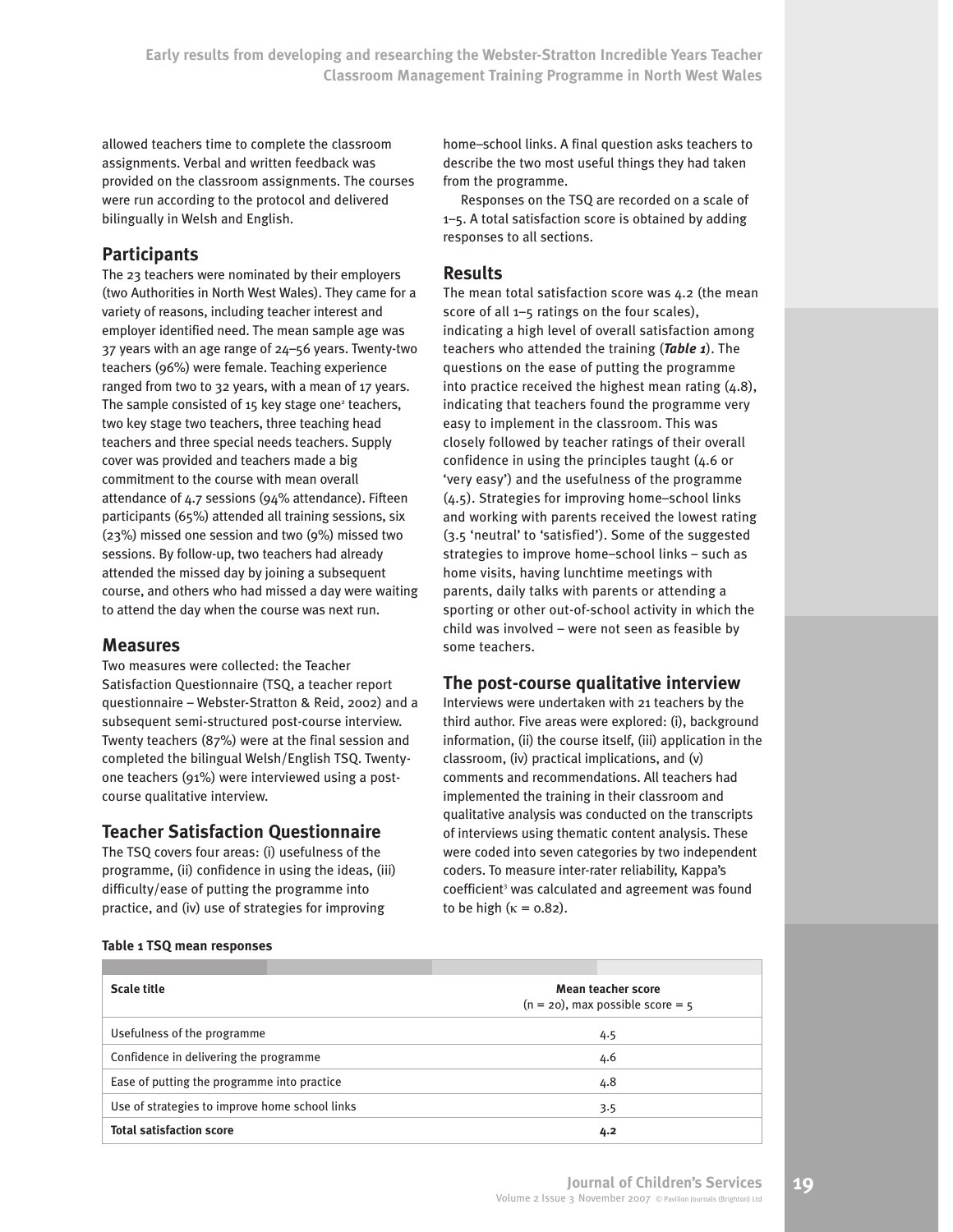#### **Benefit from the course**

When asked how they had benefited, teachers gave two responses on average. The most common themes were: (1) having developed an increased range of effective strategies, and (2) greater use of existing positive strategies. These themes were both cited by 11 teachers (52%). Nine teachers (43%) referred to a change in their philosophy and seven (33%) referred to changes in themselves in terms of feeling calmer and/or less stressed: *'I liked the fact that useful strategies were highlighted. The flexibility of the course – in terms of being able to select the strategies that would work better for me was great'*.

#### **Most useful components**

When asked what the most useful components of the course were, participants gave a mean of two responses. Sharing experiences and strategies with others was the most commonly reported benefit by 17 teachers (81%), suggesting that the collaborative philosophy of shared problem-solving had been effective and valued. This was followed by 13 teachers (62%) reporting having an extended range of strategies available to them and 10 teachers (48%) recognising the value of the philosophy with its emphasis on positive management strategies: *'It was good to share experiences with other teachers in similar situations – I no longer felt I was alone. I just wish I'd had this course as part of my teacher training!'*

#### **Making use of the training in the classroom**

All teachers had made use of the training in their classroom and gave an average of five responses as to how they did this. Becoming more effective with the use of praise was the most common response from all 21 teachers. This was followed by use of the 'give me five' prompt to sit quietly by 15 teachers (71%) and reward charts for specific behaviours by 14 teachers (67%). Thirteen teachers (62%) reported strategies to encourage children to quietly raise a hand to gain teachers' attention, and 12 teachers (57%) reported the use of a time-out chair to be useful: *'I do not raise my voice half as much as I used to, and give a lot more praise. Rather, I think before reacting, and it is good to focus on good behaviour in the classroom – something that I generally tended to ignore in the past. This has had such a positive effect on the children's behaviour to each other too.'*

#### **Barriers to implementation**

Fifteen teachers (71%) reported no barriers to implementation, two (10%) reported that it took time, but only initially, and two teachers (10%) reported that the inconsistency of other staff was a barrier.

#### **How have pupils benefited?**

All teachers said that pupils had benefited from their training and gave an average of three responses to this question. The most common response – from 14 teachers (67%) – was that the strategies had helped children to pay more attention, followed by becoming more considerate of others (11 teachers, 52%) and boosting children's confidence (10 teachers, 48%). Other responses included seeing children become more respectful (eight teachers, 38%), and children enjoying responsibility (six teachers, 29%). This latter response is further evidence of how the collaborative course style filters through to the classroom, with teachers finding ways to give greater responsibility to children: *'The whole ethos of the course was like a breath of fresh-air, that has changed my framework of thinking, and responding to, behaviour in the classroom. My pupils are much more considerate of their peers as a result! I wish all school staff received the training so we could establish continuity at lunchtime, and in the playground.'*

#### **Managing disruptive behaviour**

Irrespective of whether their class included children with behaviour difficulties, 20 teachers (95%) reported a general benefit to their class as a whole and, of the 12 who reported having children with specific behaviour difficulties, 11 (91%) reported that the training had helped them to become better equipped to deal with and teach these challenging children: *'I feel I can engage the children's attention better. They seem to have more respect for me and other pupils. They love being involved in making up rules, and finding strategies to solve problems. The best course I ever attended!'*

#### **Participant recommendations**

Nineteen teachers (91%) recommended the widespread implementation of the training programme across primary schools as beneficial for both teachers and pupils. Nine (43%) suggested incorporating the Incredible Years Classroom Management training into the BEd<sup>4</sup> system, feeling that this training was needed before beginning a career in the classroom. Nineteen (91%) would recommend the course to a colleague: *'It was refreshing to come back to the staffroom after the training, not having to say that the best thing about the course was the lunch! It definitely has been a worthwhile experience for me, and for my pupils, and I am eager for other members of my staff to receive this training.'*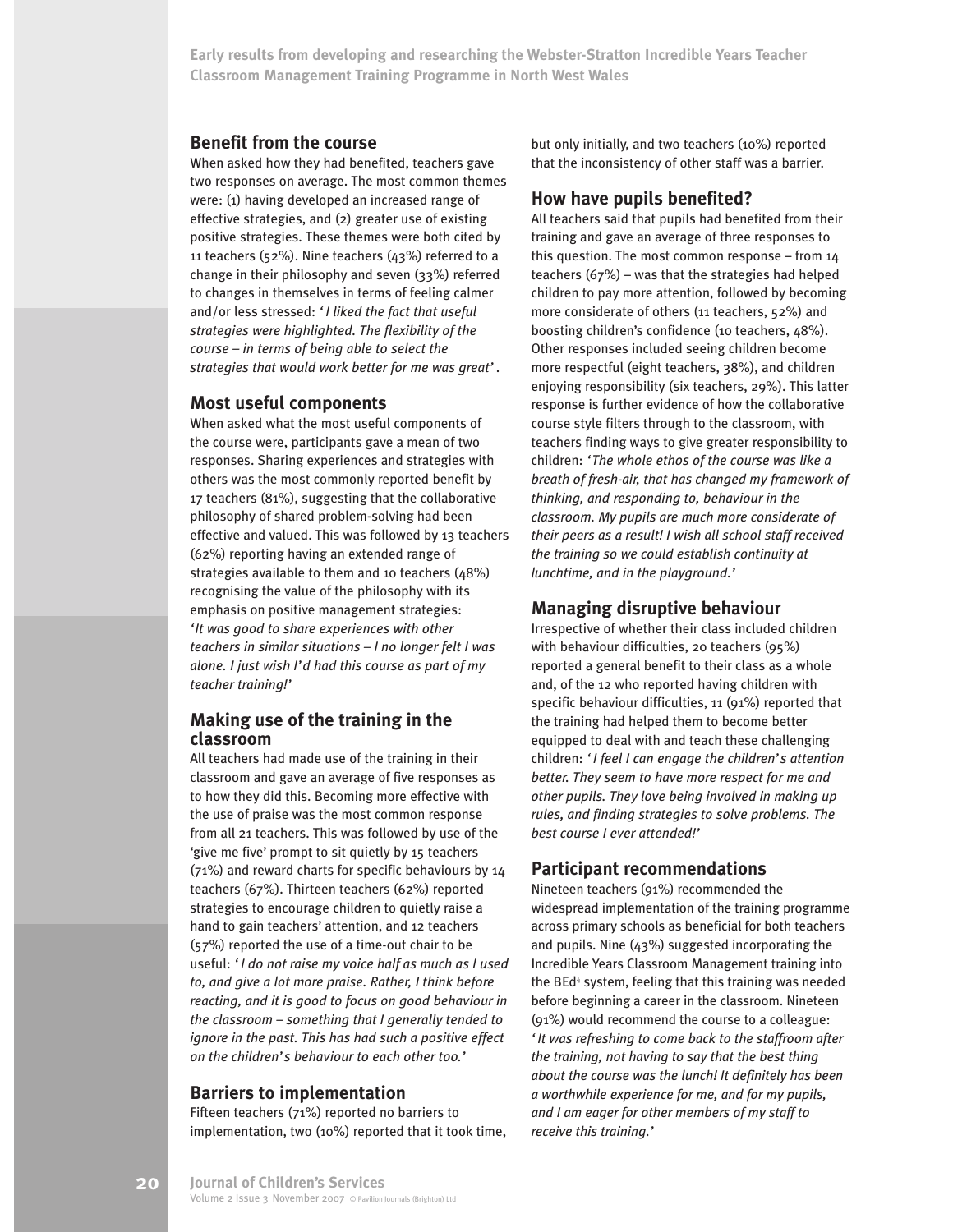There was a strong feeling among the teachers that other, non-teaching, staff in the school also needed training in behaviour management, with seven (33%) mentioning teaching assistants and others mentioning head teachers, playground and canteen staff. These responses demonstrate both how beneficial teachers found the course and emphasised the benefits of learning from other course participants, a central part of the collaborative philosophy on which the programme is based, and recognising and building on teacher expertise: *'I am completely transformed! My views on dealing with misbehaviour have changed radically – and for the better – as reflected in my pupils. I have been going on about the course to my staff – and it's just a shame that some teachers fail to realise the applicability of adopting a new perspective. I think the only way that they would benefit would be if they all had the opportunity of attending the course.'*

### **Practice result from this study**

As a result of the positive feedback from these teachers, Gwynedd Education Service embarked on a programme of providing TCM training to teachers in all of its 106 primary schools as well as introducing the linked IY Classroom Dinosaur school curriculum for key stage one pupils as the second phase of the plan (Hutchings *et al*, 2004). The fifth author was seconded part-time to deliver the TCM training and Gwynedd agreed to collaborate with the University in funding a PhD student, the fourth author, to evaluate the programme. Study two reports on the preliminary results obtained while piloting observational measures of teacher and child behaviour in the classroom.

# **Study two: observational study comparing TCM trained and non-TCM trained teachers**

#### **Participants**

Twenty-one teachers from three primary schools in Gwynedd, in each of which some teachers had received TCM training, agreed to be observed in their classrooms. Ten teachers were either fully trained or nearing completion of the TCM training while 11 had received no training. Initial contact and recruitment of schools was undertaken by the fifth author.

#### **Measures**

Observations were coded using frequency counts of teacher and pupil behaviours during a 30-minute classroom observation. A classroom observation scale (the Teacher–Pupil Observation Tool (T–POT); Martin, 2005) was developed by the fourth author,

using items from the Dyadic Parent–Child Interaction Coding System (DPICS; Robinson & Eyberg, 1981; Webster-Stratton, 1989), a parent-child observational coding scheme, and the Multiple Option Observation System (MOOSES; Tapp, Wehby & Ellis, 2000), a classroom coding scheme. Both measures have been used by Webster-Stratton in a number of studies (eg. Webster-Stratton, 1998; Webster-Stratton & Hammond, 1997; Webster-Stratton, Reid & Hammond, 2001). However, neither was suitable for this study, the MOOSES being too complicated for observers to become reliable within the available time and the DPICS because it was designed for parent–child observation. The T-POT drew on codes from both the MOOSES and the DPICS, with item selection based on teacher and child behaviours that would be expected to change based on Webster-Stratton's previous findings. The measure covered 12 teacher behaviours, such as praise and commands, and 17 child behaviours, such as verbal aggression, positive interaction, compliance with instructions, destructive behaviour and off-task behaviour. Scoring was by means of frequency counts of each behaviour. The 29 items were reduced to six global teacher and four child categories. The three coders who took part in the study were all fully trained and reliable in use of the DPICS, having previously undertaken coding for a larger parent study (Hutchings *et al*, 2007a). The 10 T-POT global teacher and child categories (frequency counts) are:

#### **Teacher categories Child categories**

Teacher positive Child positive behaviour Teacher negative Child negative behaviour Teacher praise Child compliance Teacher indirect command Child non-compliance Teacher direct command No opportunity given for compliance

#### **Procedure**

Observations were undertaken in 21 classrooms in three local primary schools. Observers were blind as to which teachers had completed the five day TCM training and which had not. All three schools had both TCM and non-TCM teachers.

Teacher and pupil behaviour was coded continuously and simultaneously during 30-minute sessions. Each teacher was observed for one 30 minute session. The scores comprised frequency counts of each behaviour. Inter-rater reliability between the three coders was examined on all classroom observations using percentage agreement. Results demonstrated mean percentage agreement of 70% across the three trained coders.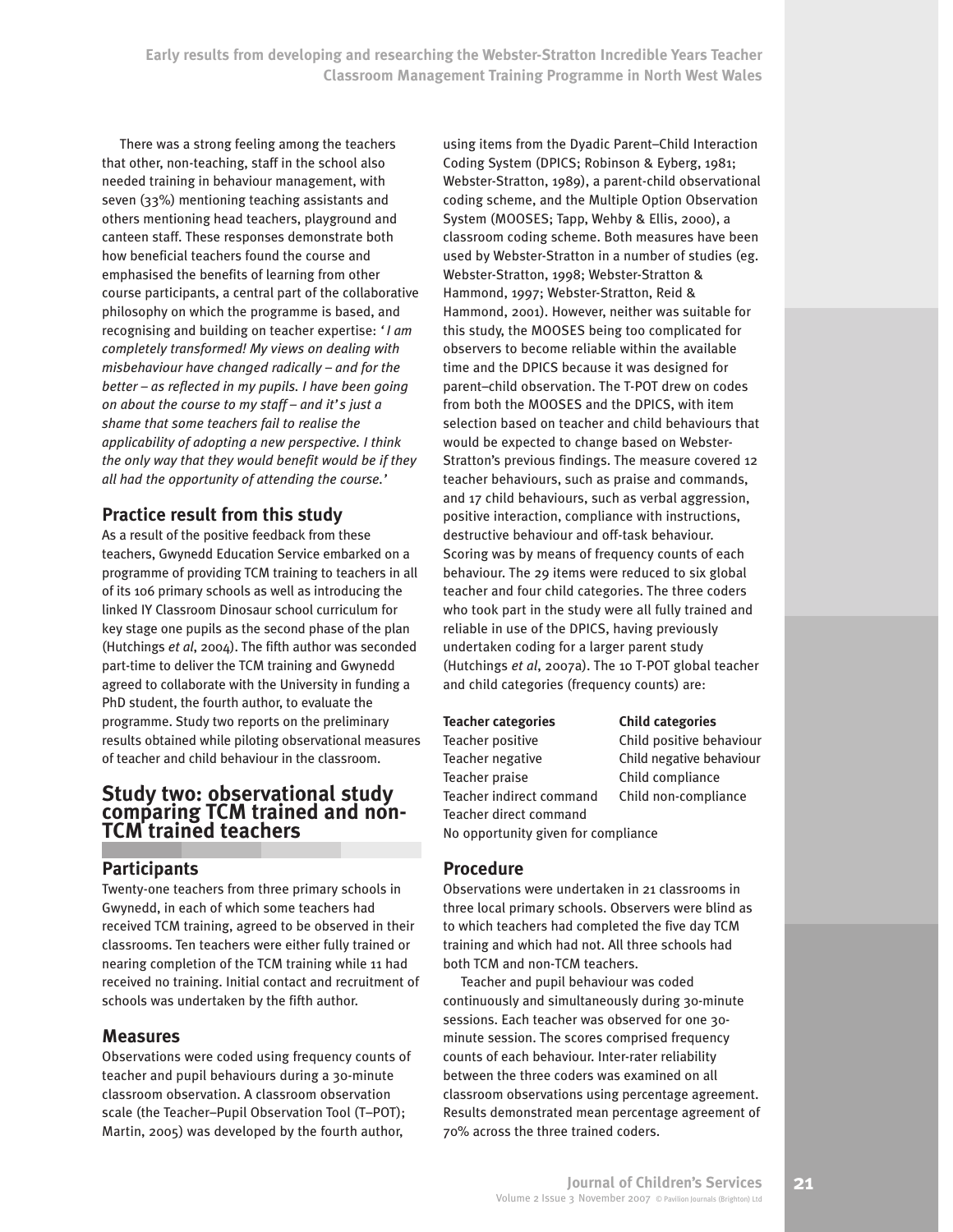#### **Analysis strategy**

Due to the variability in frequencies of behaviour scores across the 10 categories and the small sample size, non-parametric<sup>5</sup> analyses were performed. A Mann-Whitney U test <sup>6</sup> was performed to look for statistical differences between the TCM and non-TCM teachers and their children. In addition, effect sizes<sup>7</sup> were calculated using pooled effect size calculations.

#### **Results**

Trained teachers performed better then untrained teachers on nine of the 10 measures, and four categories (two teacher and two child) yielded statistically significant differences between the trained and non-trained groups. *Table 2* shows the results for each category.

Trained teachers made significantly greater use of direct commands. Direct commands are specific and tell the children exactly what is required of them, for example, 'Please put all the paint away in the cupboard'; this contrasts with an indirect command such as 'Tidy up'. Trained teachers also allowed significantly longer for children to respond to commands before issuing another command. There was significantly less non-compliant behaviour from the pupils of trained teachers and significantly more child positive behaviours (compliance, positive

verbalisations and gestures) in the classes of trained teachers. In addition, teacher praise showed a trend in the expected direction, but narrowly failed to reach significance with TCM trained teachers. Pooled effect size calculations (shown on *Table 2* (d)) indicated that substantial differences existed between the two groups on most measures, but these differences may have failed to reach significance due to low power within the study.

# **Discussion**

This article has described the IY TCM programme and evaluated its first use in the UK by: (1) reporting the responses from the first two groups of teachers from North West Wales to be trained, and (2) reporting subsequent observations of teacher and child behaviour in the classroom. The course was initially chosen due to an excellent evidence base from highquality randomised controlled trials (Webster-Stratton & Reid, 1999; Webster-Stratton & Reid, 2004; Webster-Stratton, Reid & Hammond, 2004). It also complemented the local strategy of developing the IY Parent Programme in the area (Hutchings & Webster-Stratton, 2004).

The collaborative teaching methods, shared problem-solving, behavioural rehearsal and classroom assignments were all highly rated by

#### **Table 2 Observed differences between TCM and non-TCM teachers**

| <b>Composite variable</b> | <b>Mean TCM</b><br>(SD) | <b>Mean non-TCM</b><br>(SD) | z value<br>$(M-Wu)$ | p value         | d    |
|---------------------------|-------------------------|-----------------------------|---------------------|-----------------|------|
| Teacher negatives         | 5.80<br>(3.08)          | 9.82<br>(7.29)              | $-1.10$<br>(39.50)  | .272<br>P > .05 | 0.77 |
| <b>Teacher positives</b>  | 150.70<br>(43.75)       | 118.82<br>(48.63)           | $-1.55$<br>(33.00)  | .121<br>P > .05 | 0.69 |
| Teacher praise            | 52.40<br>(27.62)        | 31.00<br>(22.18)            | $-1.83$<br>(95.00)  | .067<br>P > .05 | 0.86 |
| Indirect commands         | 58.40<br>(26.15)        | 64.36<br>(32.35)            | $-0.28$<br>(106.00) | .778<br>P > .05 | 0.20 |
| Direct commands           | 10.80<br>(5.98)         | 5.91<br>(4.37)              | $-2.00$<br>(27.00)  | .048<br>P < .05 | 0.94 |
| No opportunity            | 35.50<br>(20.43)        | 50.27<br>(16.98)            | $-1.97$<br>(27.00)  | .049<br>P < .05 | 0.79 |
| Compliance                | 37.60<br>(17.15)        | 28.09<br>(12.97)            | $-1.31$<br>(36.50)  | .192<br>P > .05 | 0.63 |
| Non-compliance            | 0.50<br>(0.85)          | 1.45<br>(0.82)              | $-2.38$<br>(23.00)  | .018<br>P < .02 | 1.13 |
| Child positives           | 80.70<br>(32.20)        | 54.73<br>(19.93)            | $-2.54$<br>(19.00)  | .011<br>P < .02 | 0.99 |
| Child negatives           | 7.10<br>(12.28)         | 5.64<br>(4.88)              | $-0.83$<br>(43.50)  | .408<br>P > .05 | 0.17 |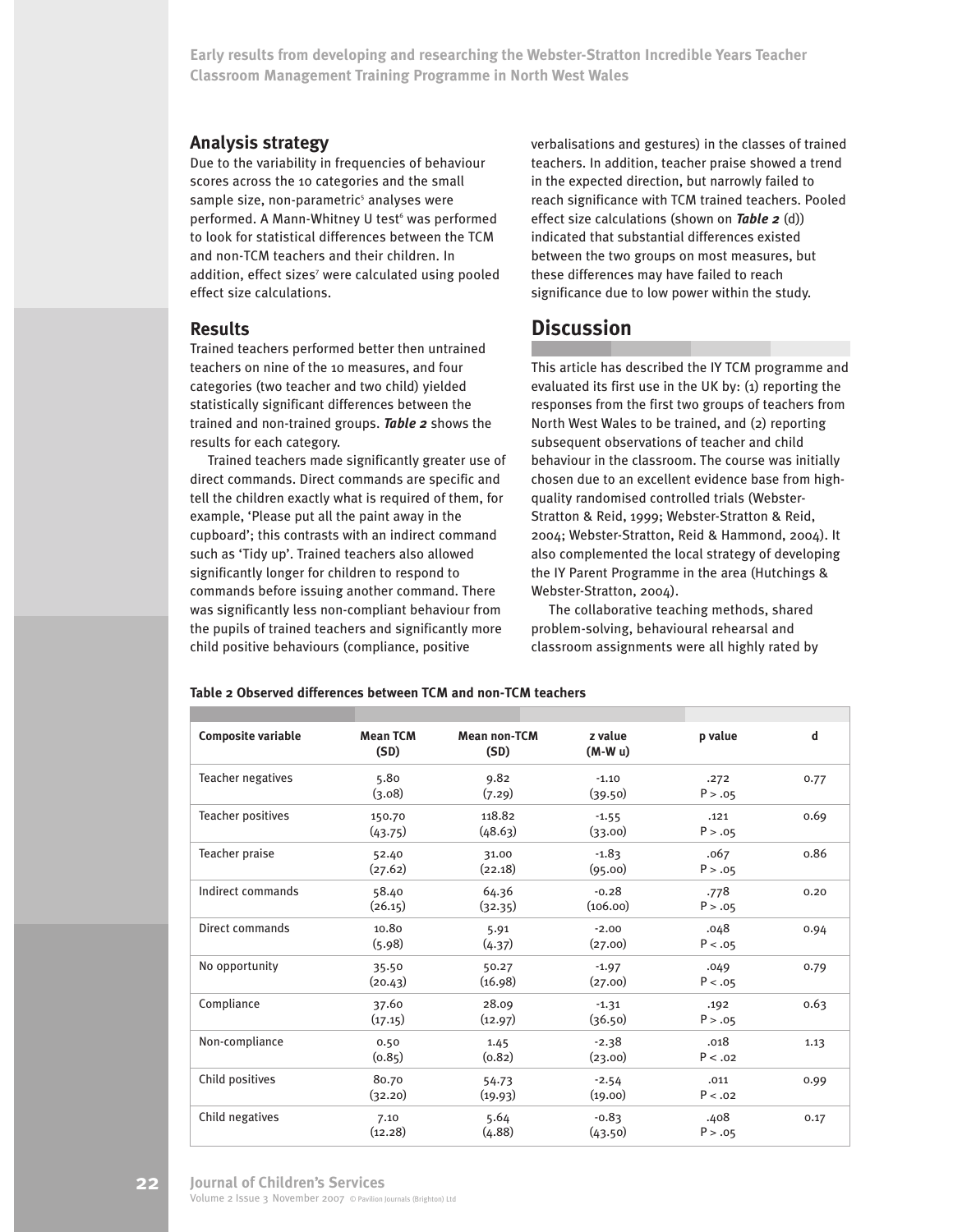teachers, who had all made use of the strategies conveyed and gave extremely positive reports on the usefulness in the classroom of the methods taught. Classroom observational data corroborated the survey findings, demonstrating statistically significant differences between teachers and children in TCM classes compared with untrained classes. Together, these data demonstrate that, despite originating from Seattle, USA, the programme is both well received and effective in a largely rural bilingual area in North Wales. This is the first known independent replication of the effectiveness of this particular programme.

Undoubtedly this study has limitations, of which three are worthy of comment. First, the very small sample sizes for study two means that it is likely to be underpowered. However, by verifying the between group differences using effect sizes, it is probable that TCM leads to more change in teacher and pupil behaviour than has been demonstrated. Second, the fact that TCM and non-TCM trained teachers were working together in the same schools may have led to contamination, with untrained teachers possibly having picked up ideas and strategies from TCM trained colleagues. While it was not possible to control for this within our analysis, in reality such contamination would have made it more difficult to establish differences between the groups, therefore making this study a conservative estimation of the effectiveness of the TCM programme. Third, without baseline measures of teacher classroom behaviour, there is a possibility that the differences between TCM and non-TCM teachers resulted from sampling bias. However, the large effect size differences reported in this study are unlikely to have arisen by chance. A larger randomised control trial of TCM is currently underway in North Wales using only schools with untrained teachers at baseline. This will potentially provide additional evidence for the effectiveness of IY TCM programme.

Whilst it is a possibility that teachers who received the TCM were allocated to classes with more challenging children than non-trained teachers, most schools in the study were small, with either single or double entry forms (that is, only one or two classes existed for each age level), so re-allocation of staff would be difficult. In addition, there was no evidence from the qualitative interviews that allocation of classes to teachers was biased. Furthermore, whilst the trained teachers in this study had very recently received their training, there was an ongoing training schedule for the others to receive their training.

#### **Implications of the study for educational training and practice**

As demonstrated in this study, teachers generally report feeling ill-equipped by their training courses for the full range of challenges that they will meet in the classroom. This feeling of being unprepared for the demands of managing classroom behaviour applies more widely (Rigden, 1996). Acquiring the skills needed to manage increasing numbers of challenging and disregulated children at school should be a priority in training courses to enhance class harmony and the learning environment. Following the favourable response from the initial group of teachers, primary school teachers within Gwynedd County Council Education Authority are currently being trained in TCM (teachers in 46 of the 106 primary schools have so far received training). The programme has also been accredited as a module on the post-qualification MEd programme at the University of Wales, Bangor, enabling teachers from across the UK to access the programme. On the basis of this study, the Incredible Years TCM programme appears to be an appropriate tool to enhance post-qualification teacher training and could potentially contribute to the initial training curriculum. The Gwynedd Education Authority strategy appears to be a sensible and potentially cost-effective way of supporting teachers within the classroom. A further development has been the provision of regular accredited courses, through the Incredible Years Wales Centre, to train education specialists to deliver the programme which will further facilitate the spread of the programme.

There is growing recognition of the need for schools to promote children's social and emotional competence (Webster-Stratton, 1999), with the ever-increasing numbers of children starting school without the necessary pre-requisite skills to enable them to engage in an academic curriculum (DfTE, 2005b) in both the US and the UK. The UK Government is currently looking for effective programmes to combat these problems, which, if unresolved, produce significant longterm difficulties. The IY TCM programme makes a difference to children's ability to engage in positive relationships with their schools, itself a known protective factor against long-term behavioural problems.

Based on the enthusiastic initial response of their teachers to the programme and evidence of its effectiveness in Wales, education authorities in the UK may wish to follow the lead set by Gwynedd Education Service and take up this programme.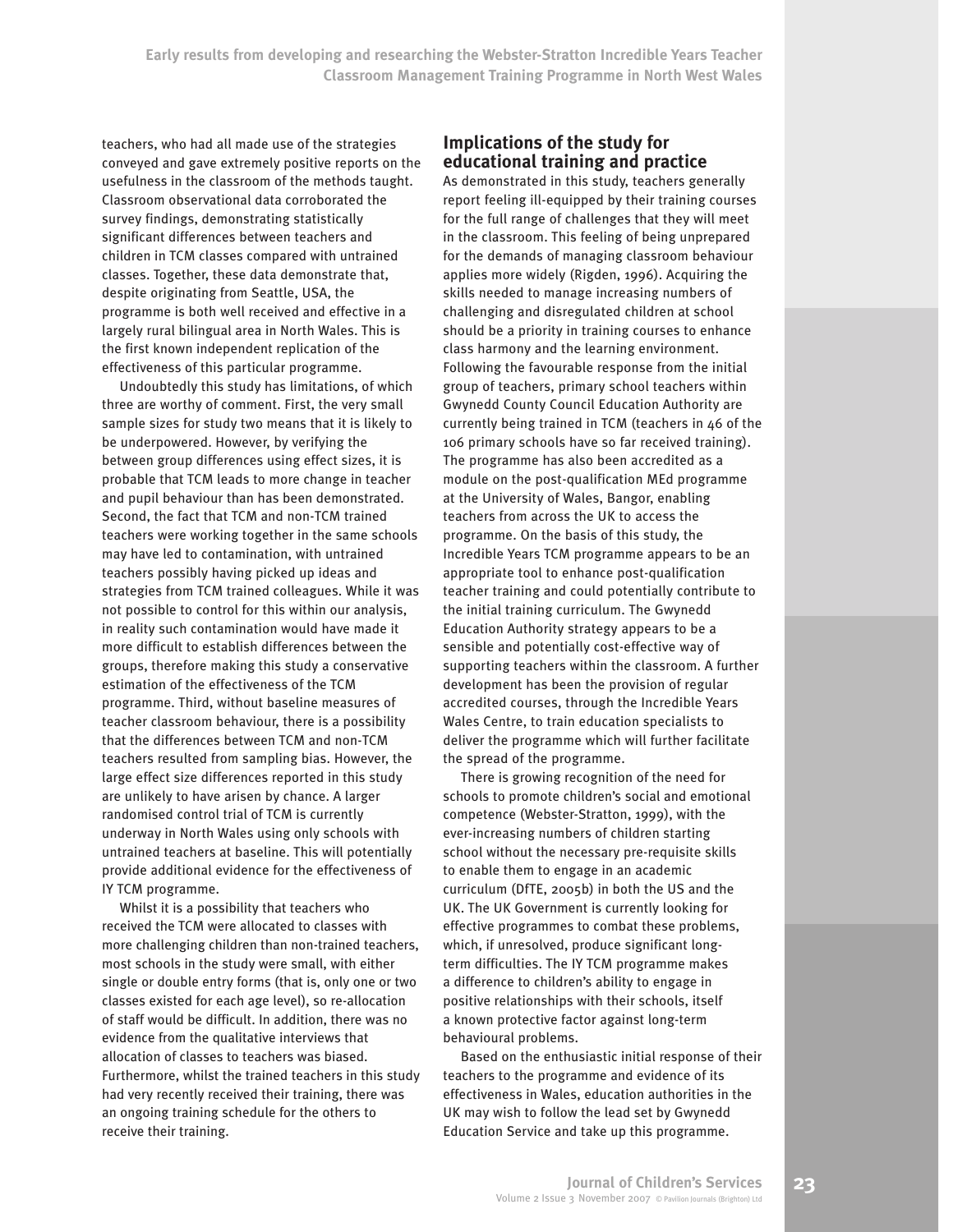# **Summary of policy and practice implications**

Teacher classroom management programmes can be effective in reducing problem behaviour in school pupils and increasing positive behaviour when:

- $\blacksquare$  teachers are supported by their employers (authorities and schools) both in the provision of supply teachers for cover and in time to complete course assignments
- $\blacksquare$  the courses are implemented with fidelity by a trained leader.

As a result of the positive feedback and results from these two studies:

- $\blacksquare$  the fifth author has been seconded full-time for two years to deliver the TCM Programme
- $\blacksquare$  funds have been obtained to further evaluate the programme
- ! Gwynedd Education Service has initiated a programme of providing TCM to teachers in all of its 106 primary schools and, in a second phase, the Incredible Years Classroom Dinosaur school curriculum for key stage one pupils will be rolled out.

#### **Address for correspondence**

Judy Hutchings School pf Psychology Brigantia Building University of Wales Bangor College Road, Bangor Gwynedd LL57 2DG Wales

Tel: 01248 383625 Email: j.hutchings@bangor.ac.uk

#### **Acknowledgements**

We thank all participating families, teaching staff and schools for their help in this research.

#### **References**

Allen SJ & Blackstone AR (2003) Training pre-service teachers in collaborative problem solving: An investigation of the impact of teacher and student behavior change in real world settings. *School Psychology Quarterly* **18** 22–51.

Birch SH & Ladd GW (1998) Children's interpersonal behaviours and the teacher-child relationship. *Developmental Psychology* **34** 934–46.

Coie JD (1990) *Towards a Theory of Peer Rejection.* Cambridge: Cambridge University Press.

DfES (Department for Education and Skills) (2003) *Every Child Matters*.

DfTE (Department for Training and Education) (2005a) *Parenting Action Plan: supporting mothers, fathers and carers with raising children in Wales.* Cardiff: Welsh Assembly Government, (Information Document No: 054-05). Available from: www.learning.wales.gov.uk/pdfs/parentingaction-plan-e.pdf (accessed October 2007)

DfTE (2005b) *Flying Start Consultation Document.* Children and Young People – Rights to Action. Available from: www.learning.wales.gov.uk(accessed October 2007).

Fergusson DM & Lynskey MT (1998) Conduct problems in childhood and psychosocial outcomes in your adulthood: A prospective study. *Journal of Emotional and Behavioural Disorders* **6** 2–18.

Gardner F, Burton J & Klimes I (2006) Randomised controlled trial of a parenting intervention in the voluntary sector for reducing child conduct problems: outcomes and mechanisms of change. *Journal of Child Psychology and Psychiatry* **47** (11) 23–32.

Hamre BK & Pianta RC (2001) Early Teacher–Child Relationships and the Trajectory of Children's School Outcomes through Eighth Grade. *Child Development* **72** 625–638.

Hughes JN, Cavell TA & Willson V (2001) Further Support for the Developmental Significance of the Quality of the Teacher-Student Relationship. *Journal of School Psychology* **39** 289–301.

Hutchings J, Lane E, Ellis Owen R & Gwyn R (2004) The introduction of the Webster-Stratton Classroom Dinosaur Programme in Gwynedd, North Wales. *Education and Child Psychology* **2** 4–15.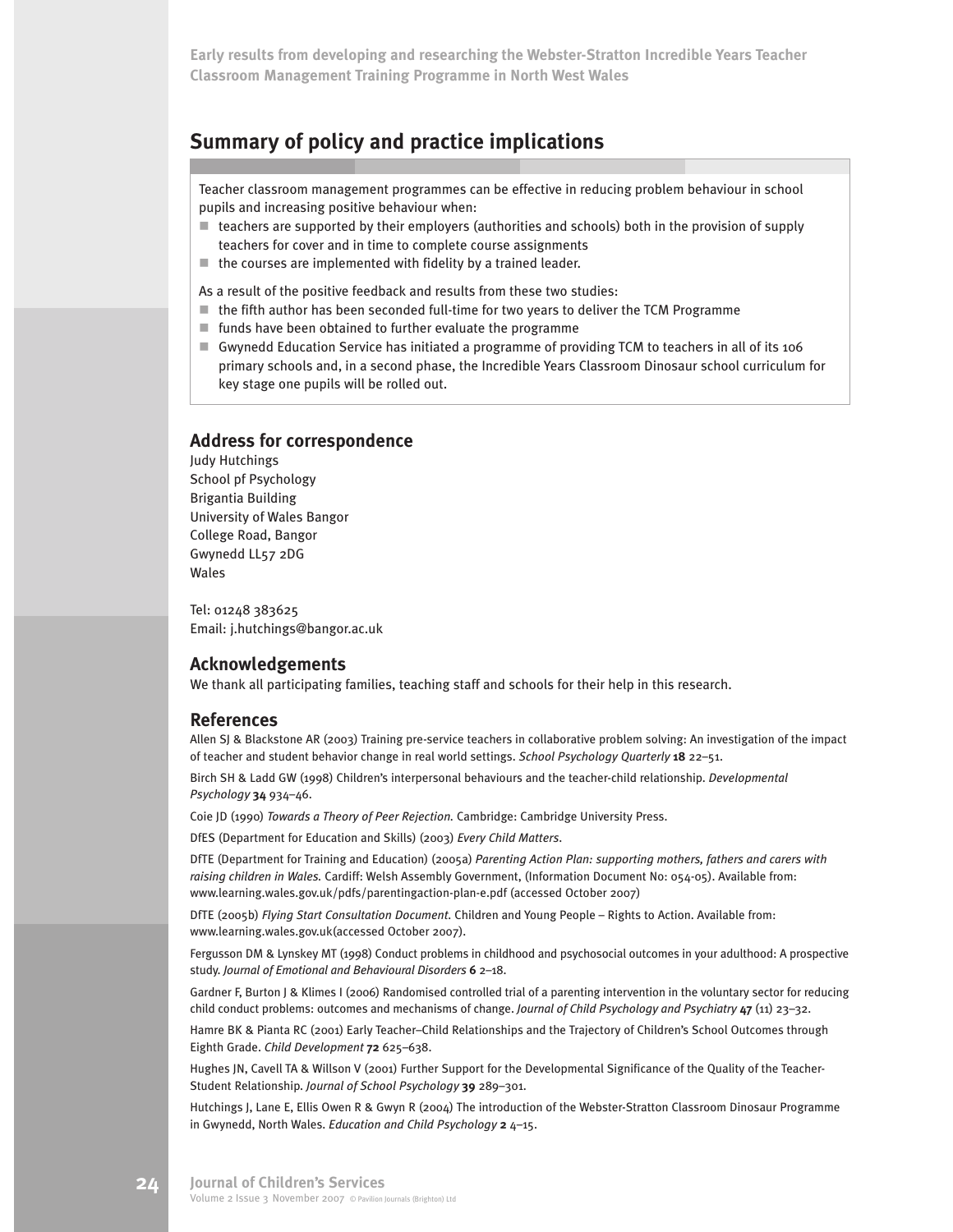Hutchings J & Webster-Stratton C (2004) Community based support for parents. In: M Hoghughi & N Long (Eds) *Handbook of Parenting* (pp334–351). London: Sage.

Hutchings J, Bywater T, Daley D, Gardner F, Whitaker C, Jones K, Eames C & Edwards RT (2007a) A pragmatic randomized controlled trial of a parenting intervention in Sure Start services for children at risk of developing conduct disorder. *British Medical Journal* **334** 678–682.

Hutchings J, Bywater T, Daley D & Lane E (2007b) A pilot study of the Webster-Stratton Incredible Years Therapeutic Dinosaur School programme. *Clinical Psychology Forum* **170** 21–24.

Hutchings J, Bywater T & Daley D (2007) Early Prevention of Conduct Disorder: How and why did the North West Wales Sure Start study work? *Journal of Children's Services* **2** (2).

Kazdin AE (1985) *Treatment of Antisocial Behaviour in Children and Adolescents.* Homewood: Dorsey Press.

Kazdin AE, Bass D, Ayers WA & Rodgers A (1990) Empirical and clinical focus of child and adolescent psychotherapy research. *Journal of Consulting and Clinical Psychology* **58** 729–740.

Latham GI (1992) Interacting with at-risk children: The positive position. *Principal* **68** 41–44.

Latham GI (1997) *Behind the Schoolhouse Door: Eight skills every teacher should have.* Logan, Utah: Mountain Plain Regional Resource Center, Utah State University.

Martens BK, Hiralall AS & Bradley TA (1997) A note to teacher: Improving student behavior through goal setting and feedback. *School Psychology Quarterly* **12** 33–41.

Martin PA (2005) *The Importance of Early School-based Intervention, and Testing the T-POT (the Teacher-Pupil Observation Tool): Developing and Validating a Teacher and Classroom Observation Measure Designed to Evaluate School-Based Interventions.* Unpublished Thesis: University of Wales, Bangor.

NHS (2004) *Conduct Disorder.* World Health Organisation – UK Collaborating Centre, available from: www.iop.kcl.ac.uk/who.

Rigden DW (1996) How teachers would change teacher evaluation. *Education Week, XVI* (15) 11 December 64–8.

Robinson EA & Eyberg SM (1981) The Dyadic Parent-Child Interaction Coding System: Standardization and validation. *Journal of Consulting and Clinical Psychology* **49** 245–50.

Scott S, Spender Q, Doolan M, Jacobs B & Aspland H (2001) Multicentre controlled trial of parenting groups for childhood antisocial behaviour in clinical practice. *British Medical Journal* **323** 194–198.

Shores RE, Gunter PL & Jack SL (1993) Classroom management strategies: are they setting events for coercion? *Behaviour Disorders* **18** 92–102.

Tapp JT, Wehby JH & Ellis DN (2000) MOOSES: A multiple option observation system for experimental studies. *Behavioral Research Methods, Instruments, & Computers* **25** 53–56.

Taylor T, Schmidt F, Pepler D & Hodgins CA (1998) A comparison of eclectic treatment with Webster-Stratton's Parent and Child series in a children's mental health centre: A randomised controlled trial. *Behaviour Therapy* **29** 211–240.

Torff B & Sessions DN (2005) Principals' perceptions of the causes of teacher ineffectiveness. *Journal of Educational Psychology* **97** 530–537.

Webster-Stratton C (1989) *Dyadic Parent-Child Interaction Coding System – Revised.* Unpublished manuscript. University of Washington, Seattle.

Webster-Stratton C (1998) Preventing problems in Head Start children: Strengthening parent competencies. *Journal of Consulting and Clinical Psychology* **66** 715–730.

Webster-Stratton C (1999) *How to Promote Children's Social and Emotional Competence.* London: Sage.

Webster-Stratton C & Hammond M (1997) Treating children with early-onset conduct problems: a comparison of child and parent training interventions. *Journal of Consulting and Clinical Psychology* **65** 93–109.

Webster-Stratton C & Hammond M (1998) Conduct problems and level of social competence in Head Start children: Prevalence, pervasiveness, and associated risk factors. *Clinical Child and Family Psychology Review* 101–124.

Webster-Stratton C & Hancock L (1998) Parent training for young children with conduct problems: From pre-school to grade school. *Journal of Clinical Child Psychology* **19** 144–149.

Webster-Stratton C, Mihalic S, Fagan A, Arnold D, Taylor T & Tingley C (2001) *Blueprints for Violence Prevention: The Incredible Years parent, teacher, and child training series.* Boulder, Colorado: Center for the Study and Prevention of Violence, University of Colorado.

Webster-Stratton C & Reid JM (2002) *The Incredible Years Classroom Management Teacher Training Program: Content, Methods, and process.* Incredible Years Teacher Training. Incredible Years, University of Washington, Seattle.

Webster-Stratton C & Reid JM (2003) Treating conduct problems and strengthening social and emotional competence in young children: The Dina Dinasaur Treatment Program. *Journal of Emotional and Behavioral Disorders* **11** 130–143.